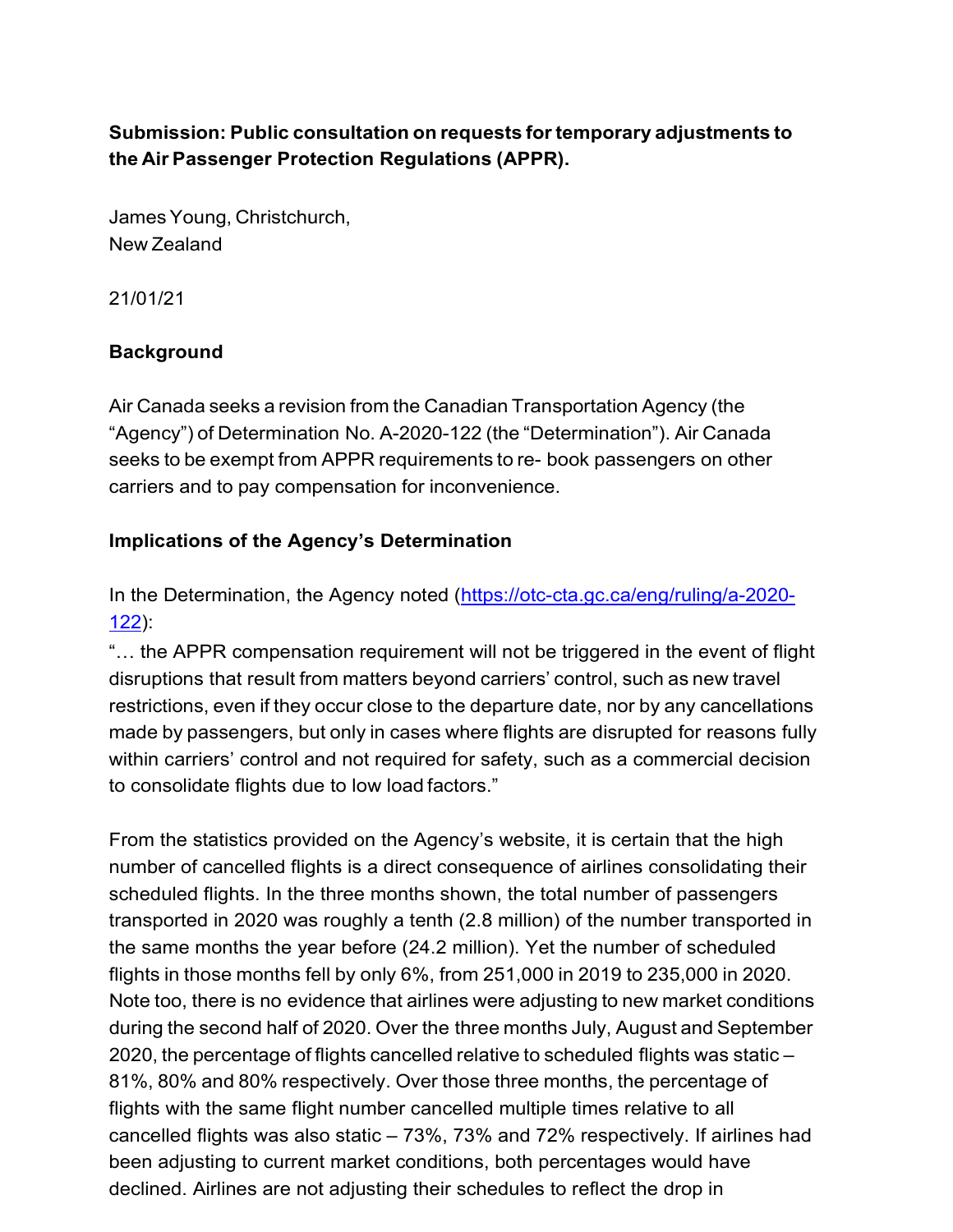passenger numbers.

The [Determination is at odds with the position t](https://otc-cta.gc.ca/eng/statement-vouchers)aken by the Agency in its Statement on Vouchers [\(https://otc-cta.gc.ca/eng/statement-vouchers\)](https://otc-cta.gc.ca/eng/statement-vouchers). After criticism, the Agency clarified their statement adding: "The statement indicated that the use of vouchers could be a reasonable approach in the extraordinary circumstances resulting from the COVID-19 pandemic, when flights are cancelled for reasons outside airlines' control and passengers have no prospect of completing their itineraries."

It defies logic for this statement to remain the Agency's position and for it to treat each complaint "on its merits" when a refund has been refused, and then to conclude in the Determination that consolidated flights are within an airline's control. If cancellations due to consolidation are under an airline's control, then passengers on most flights cancelled in June to September 2020 would be entitled to a refund and the Agency's Statement on Vouchers is at best highly misleading. It should be removed or amended.

### **Air Canada's response to the Determination**

Air Canada is being just as illogical. "Contrary to the Agency's statement, Air Canada submits that cancellations for low demand during COVID are fully outside carrier's control." It requests an exemption from the requirement to provide compensation for passengers on delayed or cancelled flights. But if such events are "fully outside the carrier's control", then there is no requirement to pay such compensation. Border closures clearly are fully outside Air Canada's control – but this cannot be a reason to grant an exemption to paying compensation for inconvenience.

Air Canada then goes on to blame passengers: "A large number of passengers are cancelling 4-14 days prior to travel, or simply not showing up for flights, at levels previously unimaginable. On a route basis, the no-show factor is unpredictable." But if passengers cancel flights, again there is no obligation for the carrier to pay them compensation or re-book them on another carrier. Again this cannot be a reason to grant the exemptions Air Canada seeks. The statistics provided by the Agency, although limited, are not consistent with the claim that these factors are unpredictable. Flights with the same flight number cancelled on multiple occasions make up a high percentage of all flights cancelled.

Air Canada notes "As per the Determination, the Agency's refusal [to continue